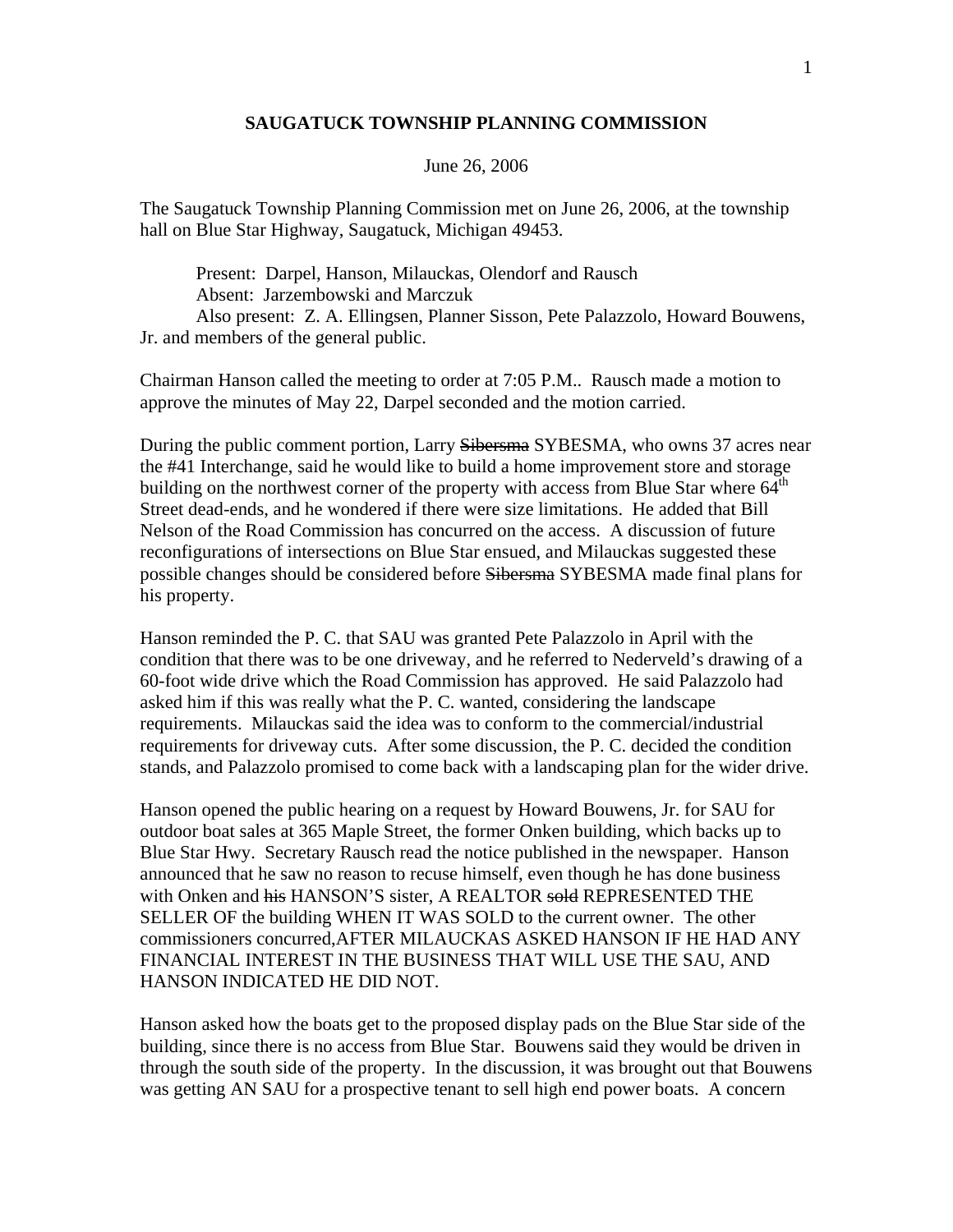was expressed about maneuvering them to these three pads. Hanson asked if boats would also be displayed in the parking lot on Maple Street, and Bouwens said he did not anticipate that. Milauckas asked what the 2904 s.f. building would be used for, if another tenant would use it. Bouwens said 900 s.f. is office space, and the rest of the warehouse area might be used to install marine electronics. He added that would be the justification for involving another tenant. Milauckas asked if there might be a second tenant who had no connection to boat sales, would the SAU remain in effect, and Sisson suggested making a stipulation to that effect. Olendorf asked what the lighting would be, and Bouwens said there would probably be small spot lights on the ground illuminating the hull. It was suggested that he consult the Lighting Ordinance. The pond and pilings pictured on the drawing were discussed, and Rausch said she liked the fact that the pilings eliminated the possibility of access from Blue Star since that was one of the limitations set on Onken.

At 8:10, Hanson opened the hearing to public comment, and Ron Van Wieren, 445 S. Maple, the neighbor to the south, said Onken told him he would get rid of the two driveways and put up a barrier between the two properties, but he never did. Van Wieren said he had about 20 feet of trees on his property up front along the road, but there were 60 feet open. He also asked if hours of operation would be the same as those of the three businesses there now, 8 to 5 five days a week, and Bouwens said he expected they would. That was questioned, however, because of the nature of the proposed business.

John Dyer, 1034 State St., across the street, asked if they would be selling air boats, and was told No. He wondered what kind of service would be going on because he was concerned about noise, and Bouwens said he did not want to see a repair business there. He added that the clientele who would buy the kind of sport boat for sale would not be in the market for the noisy cigarette boats. Dyer asked if there is a limit on the number of tenants in a building like this, and Hanson answered No.

During the discussion Sisson made it clear that in C-2 any kind of boat sales were by SAU, not just outdoor sales of boats, in spite of what the notice indicated.

Sue Lark, 1013 State St., across the street, wondered if there was a problem with 35-foot boats coming in on Maple Street. She said the neighbors have had to listen to the revving of boat motors at all hours from Macatawa Boats for years, and they didn't want another business like that. She also wondered what would happen in the winter, shrink wrap? Lark suggested requiring a fence to separate Van Wieren's property from this boat business. She expressed impatience with the lack of enforcement of requirements set on development.

Van Wieren suggested opening up the back end of the building and running the boats through there, but Bouwens said the windows added some class to that side of the building.

Paul Bristow, 335 Maple, suggested that if it were not for the pilings, they would likely drive the boats out on Blue Star, and he asked what's to stop people from stopping along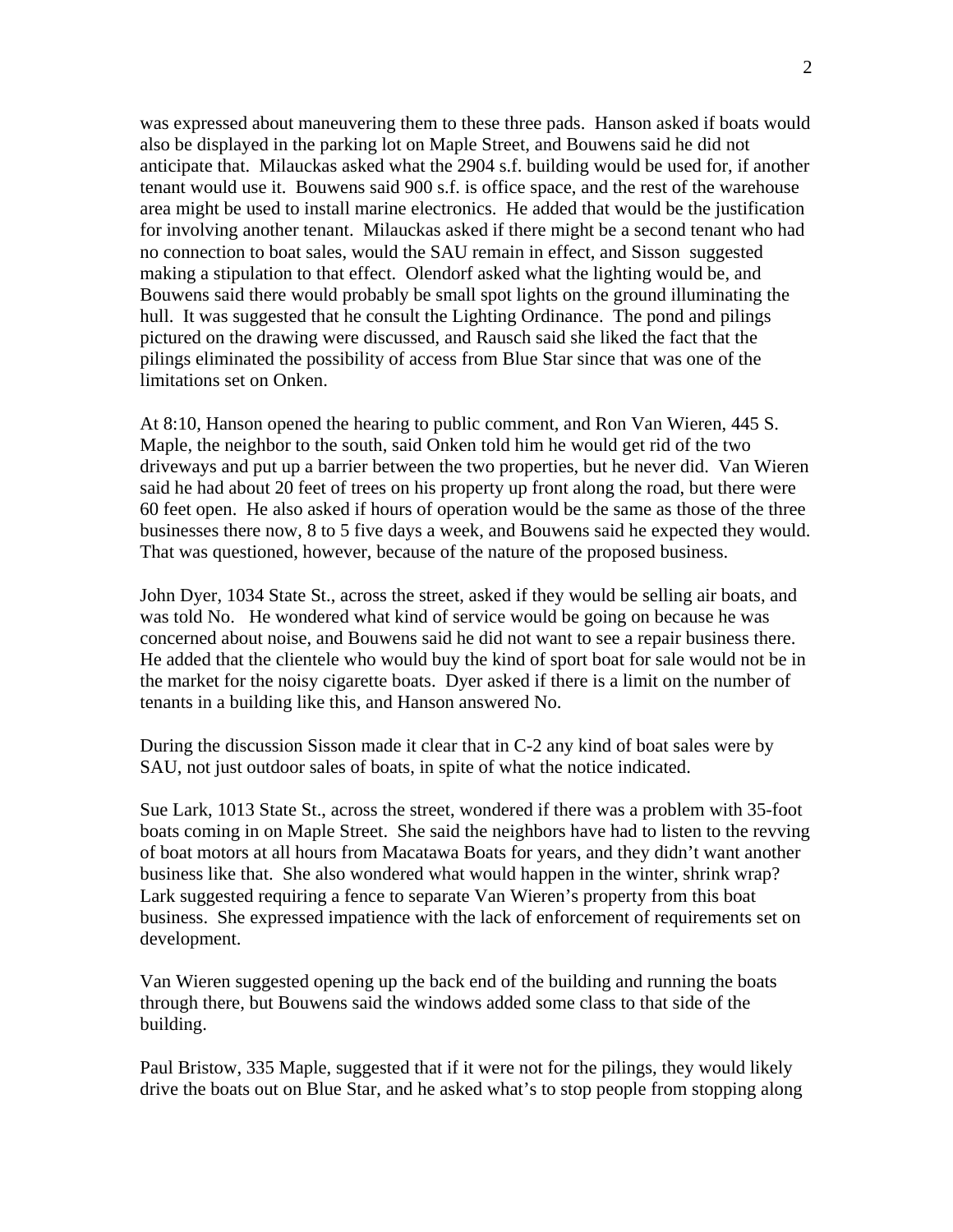Blue Star to look at the boats, creating a traffic hazard because it is on a curve. Milauckas suggested placing "No stopping/standing" signs along there. Bristow said he thought questions were not answered, that the tenant should be here.

Warren Engelbrecht, 939 State St., said that trailers down Maple St. have frequently not made the turn into this property without crossing his property or going over the shoulder because it is a hard turn to make from either direction off Blue Star. He also wondered what prospective buyers would do on the weekends when no one is minding the  $\frac{dH}{dt}$ STORE. He added that when he bought his property 12 years ago, the property in question was zoned residential, and he did not want boat sales there.

Darpel made a motion to close the public portion and Olendorf supported. The motion carried.

Milauckas thought it would be better for the tenant to be part of the discussion, because the P. C. could set restrictions which would hamper him.

The P. C. proceeded to consider Sisson's memo dated June 23, which revealed that the lot is non-conforming due to its substandard size and width but is allowed to develop under Sec. 40-625. The building, which will not be changed, conforms to current C-2 standards for front and side yard setbacks, lot coverage and height. If access from Maple Street is such an issue with the neighbors, Sisson suggested using the camouflaged drives off Blue Star, since moving boats would be a once a month occurrence at most. He suggested that the owner might want to trim the trees on the south by the road because they block the view. And he suggested requiring that boat engines be run inside the building, not outside. Sisson pointed out that the waivers on landscaping are tied to the ability to save trees, whereas this kind of display does not fit with the Zoning Ordinance; however, screening could be added on the Maple Street side if boats are not allowed to be displayed there and less than 8 parking spaces are needed. Additional screening of the neighbor to the south could be required. Sisson pointed out that the drain in the floor of the building leads to the storm sewer and should be plugged or routed to the sanitary sewer and a grease trap installed. Run-off could be a problem and a topo map should be provided. In short, screening, circulation, lighting and drainage need to be addressed.

Darpel expressed a concern that the P. C. allows SAU which have the potential to be problems that the neighbors must police, and this seems to be intensifying and expanding a non-conforming property. Olendorf felt precedents were being set. Milauckas read the description of SAU from the Zoning Ordinance, and Hanson asked at what point does the level of incompatibility prevent a project from being granted a SAU. Sisson suggested that it is time to shift activities such as this to Blue Star.

Sisson asked Bouwens if after hearing all the concerns, would he change the site plan before coming back, and Bouwens said the option of using Blue Star for access made sense to him.